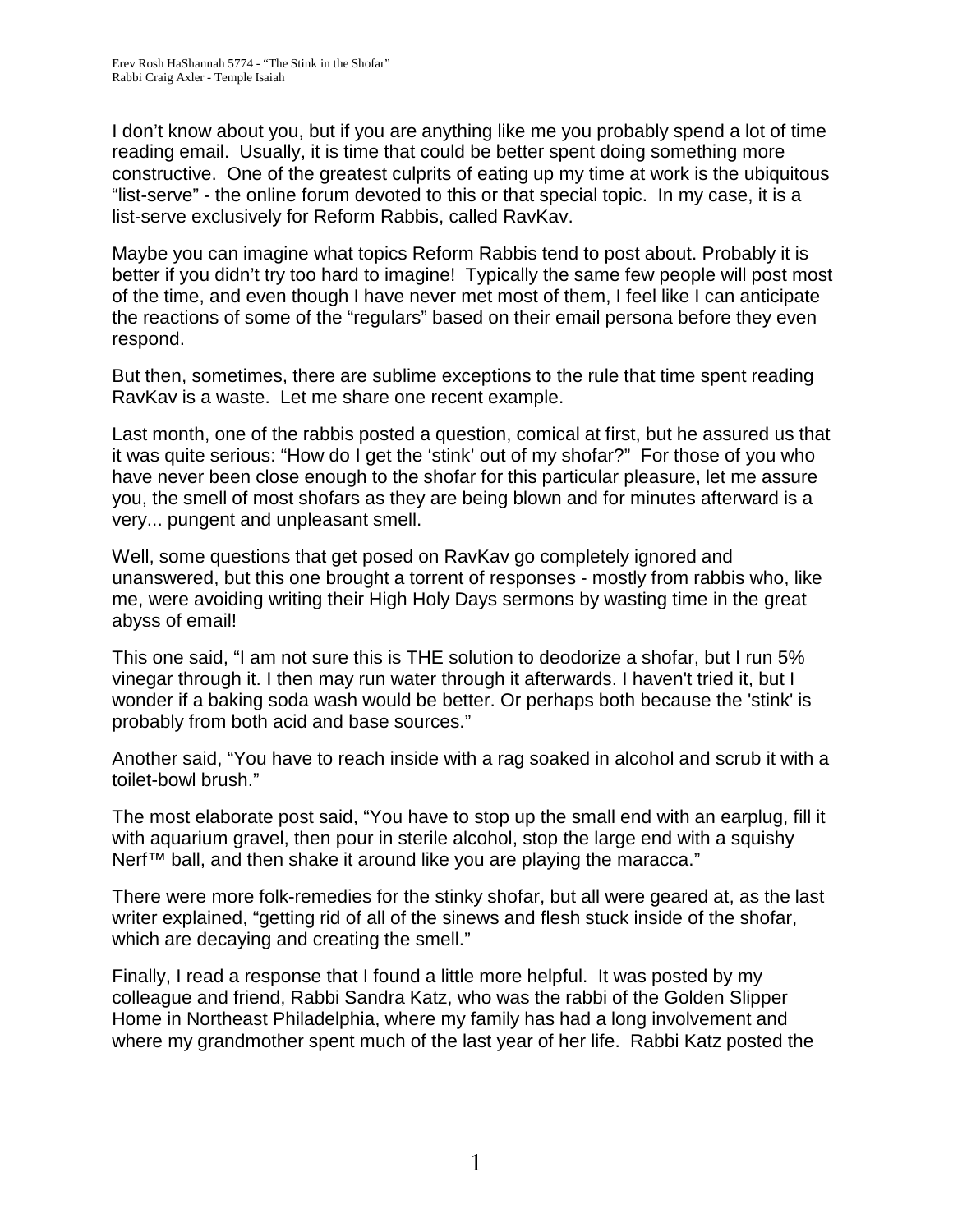## following:

"Shalom, colleagues - I rather like the notion that my shofar smells ... organic. It can stimulate a great discussion about where it comes from. One of my Hebrew students complained about the smell of the parchment of a Torah scroll. [We have to ask ourselves:] How does modernity intersect with the ancient traditions of this faith we cherish? How do we articulate these connections?"

I wrote off line to Rabbi Katz about just how much I appreciated her response. You see - I, too, prefer my shofar stinky. We went back and forth a few times, considering exactly why it was that the stinky shofar was more compelling to each of us.

One draw seems to be the fact that so many areas of our lives are unnaturally sanitized today. We live in closed, temperature-controlled environments, with air filters and ionizers. We clean everything with "anti-bacterial" wipes, even squirting Purell™ on our hands after every twist of a doorknob. Our food comes either flash-frozen or shrink-wrapped, and is always pre-washed. An area of scientific research, the "hygiene hypothesis," suggests that our overly-clean environments may actually be making us sick!

There is very little real, dirty life left in our world. Perhaps the shofar should be a hedge against becoming too sanitized, something like getting dirt under our fingernails working in the garden.

I wrote, as well, that perhaps on a deeper level, we can recognize that "Sometimes life stinks - and that's the way it should be." I know that sounds harsh, and perhaps it is. But, try as we may, none of us will escape the reality that life can be very difficult, challenging, unfair, and yes, stinky. Real life is messy.

Rabbi Katz has worked full-time in nursing home chaplaincy for many years, and I also spent many years, first as a Music Therapist, then as a rabbinical intern in nursing homes. Many people who visit nursing homes experience them as "stinky" places. There is the reminder of lost independence, disease and even decay that is ever-present in the nursing home. No matter how hard fine facilities attempt to keep clean and sanitized, this will always be the case. No fancy air filtration system can keep up with the sensory reality of the home.

However, very few people who work in nursing facilities and hospitals consider them "stinky" places. Do they smell different than our houses? Of course. But my experience was that this scent was the smell of life, and in some cases, of death. People who were very much alive. Human beings who were preparing for death. And in all cases, those smells were real and they were holy.

Finally, on the metaphoric level, we hear and see and smell the shofar at Rosh HaShannah to remind us of the section of Torah that we will read tomorrow morning the *Akeidah* - The Binding of Isaac. The shofar reminds us of this greatest of